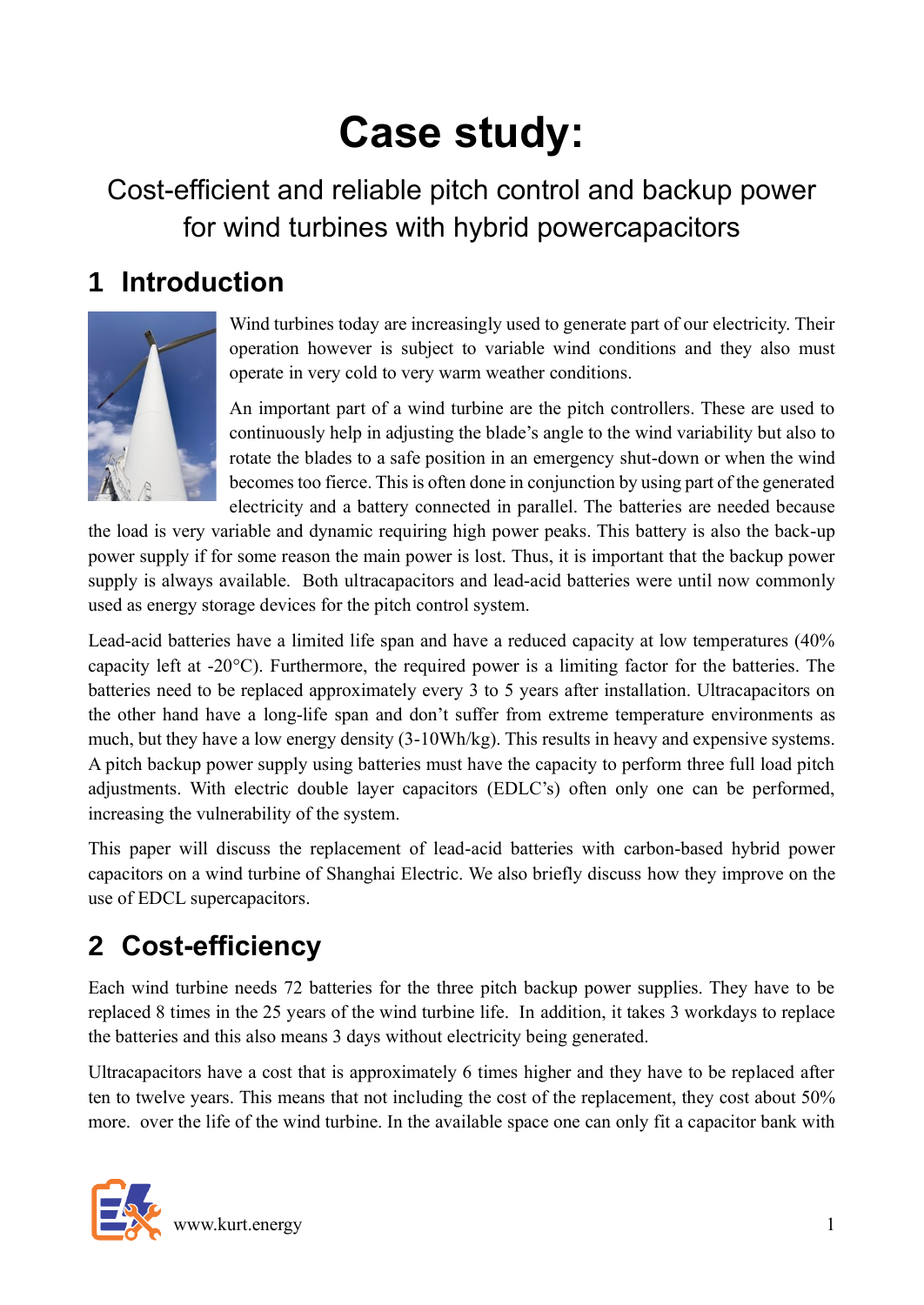enough energy for 1.5 cycles. Since the energy storage participates in the day-to-day operations of the pitch control system, multiple cycles are consumed per day. While in theory an ultracapacitors can operate for more than 500000 cycles, the capacity decreases over their lifespan. When they no longer can deliver sufficient energy they have to be replaced.

Carbon-based hybrid power capacitors have less cycles than ultracapacitors, but a higher energy density. This means that in the given space there is room for a larger energy storage unit, the energy density being 80Wh/kg. Even at the end of life of the battery, there is still 75% of the original capacity left, while the power capability is still available. Hence the battery will probably not need to be replaced during the 25-year life of the wind turbine.

#### **3 The wind turbine case**



*Figure 1 The wind turbine*

A wind turbine of Shanghai Electric which originally had lead-acid batteries is retrofitted with carbon-based power capacitors. This is a hybrid technology with an activated carbon anode and a lithium compound cathode. The old system used 24 12V 12Ah batteries for each pitch control system. This is replaced with a hybrid powercapacitor battery consisting of two modules. This results in a battery of 320V and rated (at high C-rates and leaving part of the energy unused) of 6.6Ah with 2kWh energy. Each module is assembled from 128Sx3P 18650 cells. Two modules are connected in parallel.

The original lead-acid battery charger is not replaced. To prevent overcharging in float charging mode, the operational range is reduced from 352V to 330V. While strictly not necessary, the additional margin is beneficial for the lifespan of the battery. The battery voltage is kept between 327V and 329V after being fully charged. The existing charger switches periodically between the 3 batteries.



*Figure 2: The six power capacitor modules used for the pitch backup power supply.*

One full load pitch adjustment requires 88Wh  $(E=1.2\times P\times t = 1.2*(14.7kW*15s + 33.5kW*3s)),$ with 1.2 being a safety margin. The pitch actuators have 14.7kW motors, and the load is sustained for 18s. The battery has sufficient energy to perform multiple full load pitch adjustments (18 have been measured in a test). To assure a smooth operation at low temperatures, the battery has 2kWh energy, because at  $-20\degree$ C (when the heater is not working) the battery has 60% of the original capacity left, with the capacity

being recovered by self-heating in higher current operations. Another reason is to counteract the voltage decrease at low temperature. The pitch control system requires a minimum voltage of 252 V to still be able to operate and bring the blades to a safe position.

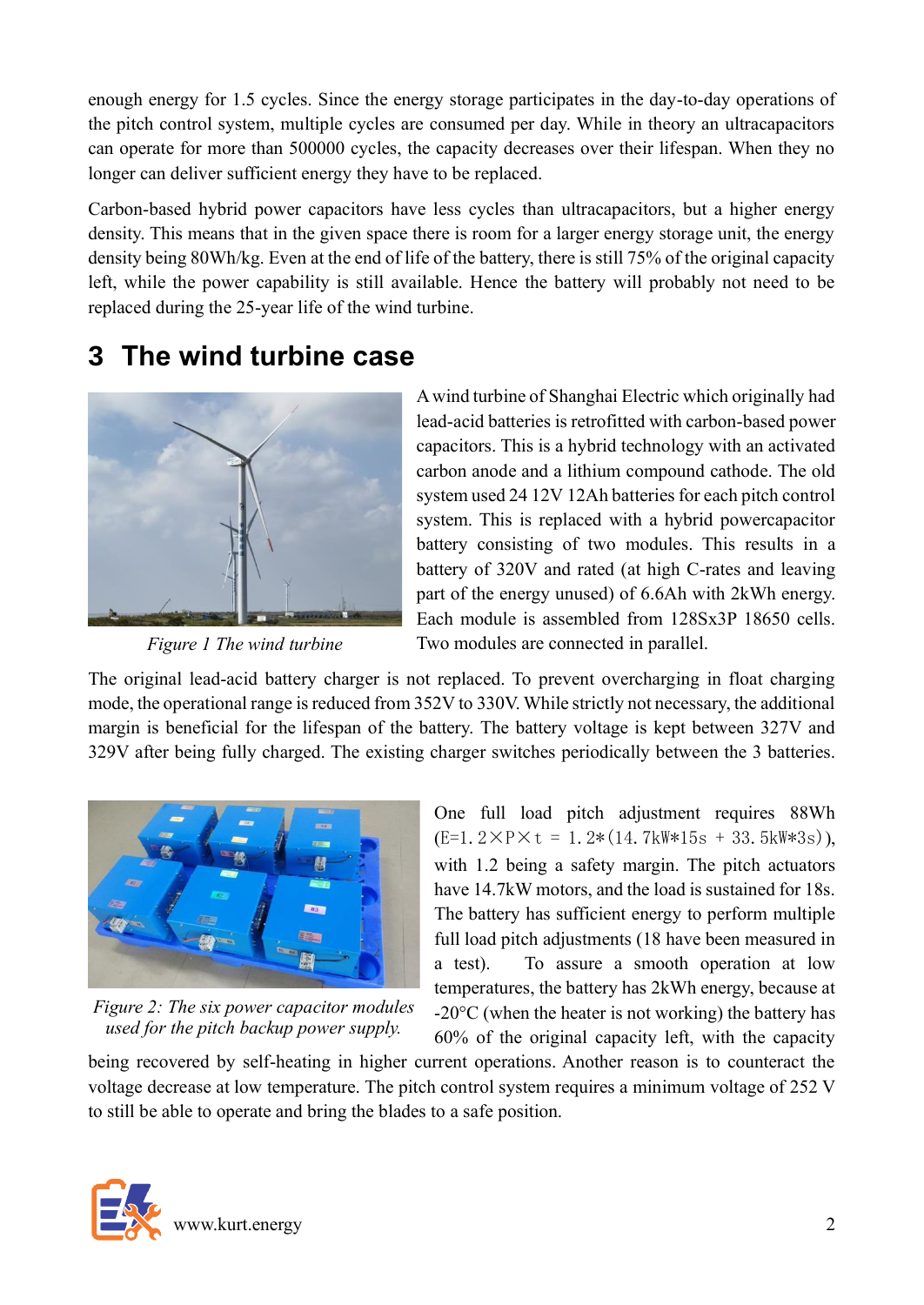The cells have a life span of 20000 cycles which in combination with the higher energy density is sufficient for the whole lifespan of the wind turbine. Even when they have only 75% capacity left, they can still deliver the power.

## **4 Pre-installation simulations**

In order to validate the proposed powercapacitor battery, battery load simulation are performed with a full pitch load profile as shown in figure 2 (3s at 33.5kW, 15s at 14.7kW and 60s of rest). The full load can be repeated seventeen times.



*Figure 2 Load profile (power) and Voltage-Energy map simulating 17 full load pitch adjustments.*

The battery in the pitch backup power supply is limited in charging voltage. This reduces the potential capacity with 12%, thus the starting state of charge (SoC) used is 88%. This also takes into account that the battery is not always at 100% SoC (due to its contribution to the continuous pitch control).

![](_page_2_Picture_6.jpeg)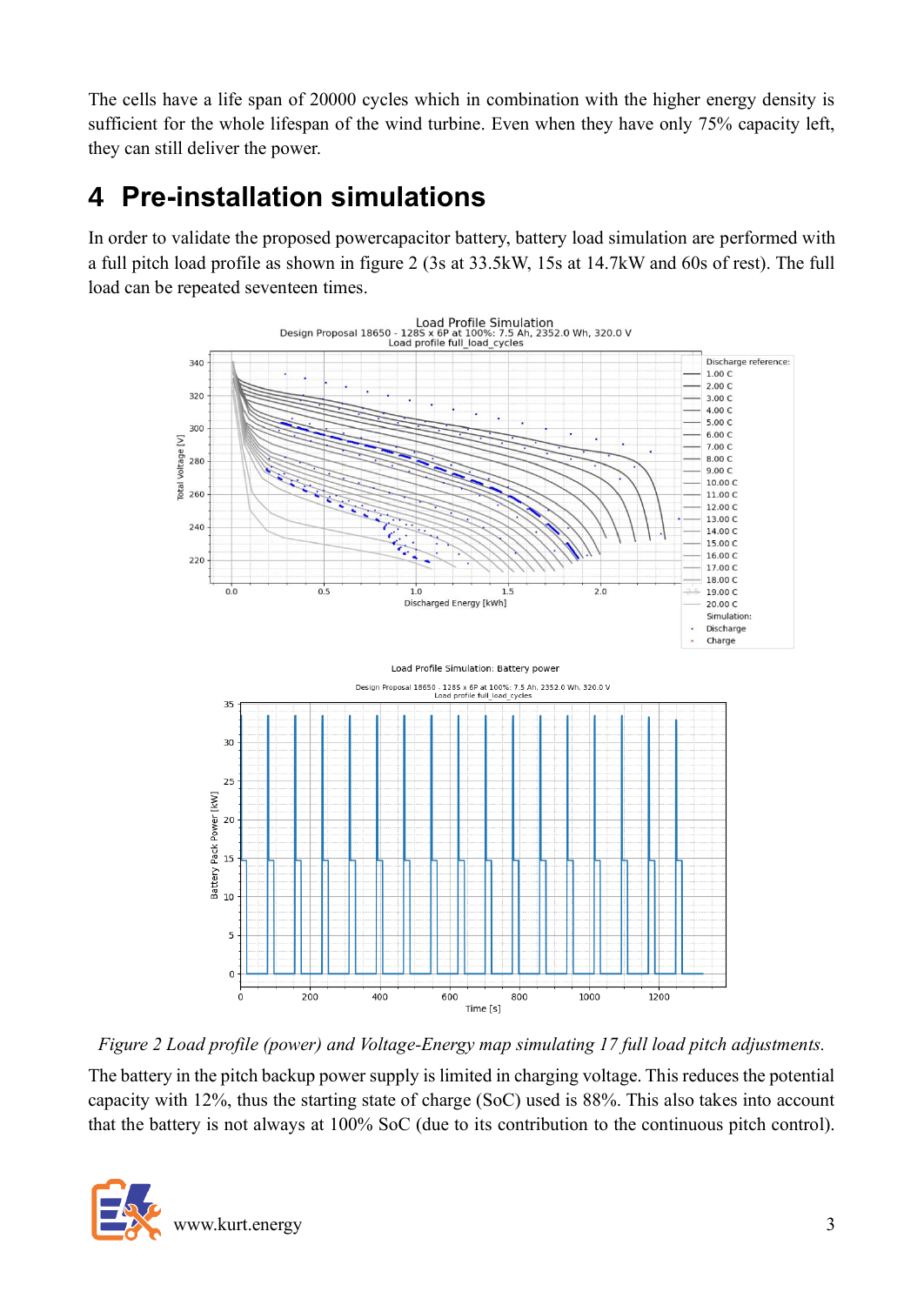The results of the simulation show that the load profile can be performed 17 times in full. The figure below shows that the load can be applied 7 times until the minimum required voltage of 252V is reached, even if the battery has energy to spare. Keeping in mind that real batteries deviate from ideal batteries, the simulations are close to the later-on performed measurements.

![](_page_3_Figure_1.jpeg)

*Figure 3 Voltage evolution for the profile in simulation*

## **5 Tests**

Before installation a series of tests were performed to confirm that the new batteries are suitable as backup batteries. The tests done on the modules are:

- A discharge test at 1C (3.3A) at 25°C.
- A charge and discharge test at 8C (24.6A) at 25 °C.
- A discharge test at 1C  $(3.3A)$  at -20 $\degree$ C.
- A discharge test at 8C (24.6A) at -20 $^{\circ}$ C.
- A constant power discharge test of the batteries.
- Tests with a simulated full pitch load.

These tests are performed on the modules before the final assembly. This means that the cells are not yet encapsulated in silica gel. There is also no cooling provided to the cells except by natural convection of the surrounding air in the room. The temperature is measured using a thermal camera.

![](_page_3_Picture_12.jpeg)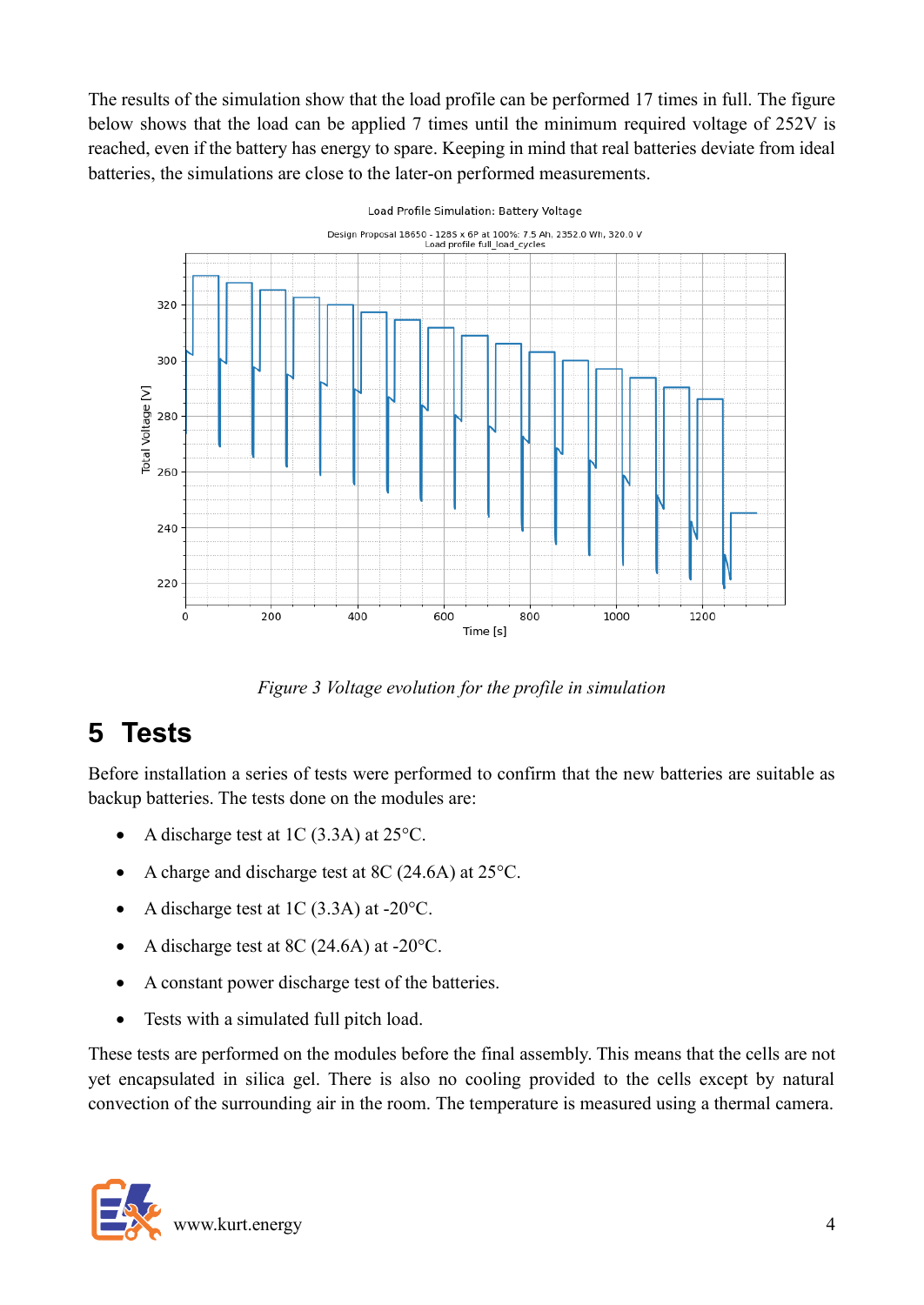#### **5.1 Room temperature capacity test**

To test the initial capacity of the modules, a battery module is discharged with a constant current of 1C (3.3A) at room temperature 25°C. After this test the voltage is 274V, the initial capacity is 3.4Ah, the energy is 1046Wh, and the temperature of the module has increased with 5.4°C. This test took 62 minutes to discharge the module.

| Temperature<br>$25 \pm 5$ °C | Initial capacity<br>(Ah) | Effective energy<br>(Wh) | Temperature rise $(^{\circ}C)$ |
|------------------------------|--------------------------|--------------------------|--------------------------------|
| Module $#1$                  | 3.42                     | 1051.01                  | 5.2                            |
| Module $#2$                  | 3.41                     | 1047.99                  | 5.5                            |
| Module $#3$                  | 3.49                     | 1069.66                  | 5.5                            |
| Module #4                    | 3.43                     | 1054.74                  | 4.8                            |
| Module $#5$                  | 3.41                     | 1040.03                  | 5.4                            |
| Module $#6$                  | 3.31                     | 1011.70                  | 5.9                            |
| Average                      | 3.41                     | 1045.85                  | 5.38                           |

*Table 1: Test results of the 1C capacity test at 25°C.*

![](_page_4_Figure_4.jpeg)

![](_page_4_Figure_5.jpeg)

#### **5.2 Room temperature charge & discharge test at 8C**

To test the battery near nominal motor load (14.7kW), the battery modules are charged and discharged at 8C (26.4A). The start of the test is at room temperature. After a full discharge at 1C, the modules are charged with a current limit of 8C. After charging the battery is discharged with a constant current at 8C. After charging the temperature has increased with 4.8°C and after the discharging the temperature increased with 22.7°C. At this C-rate the capacity is 3.3Ah and the effective energy is reduced to 890Wh (85%).

![](_page_4_Picture_8.jpeg)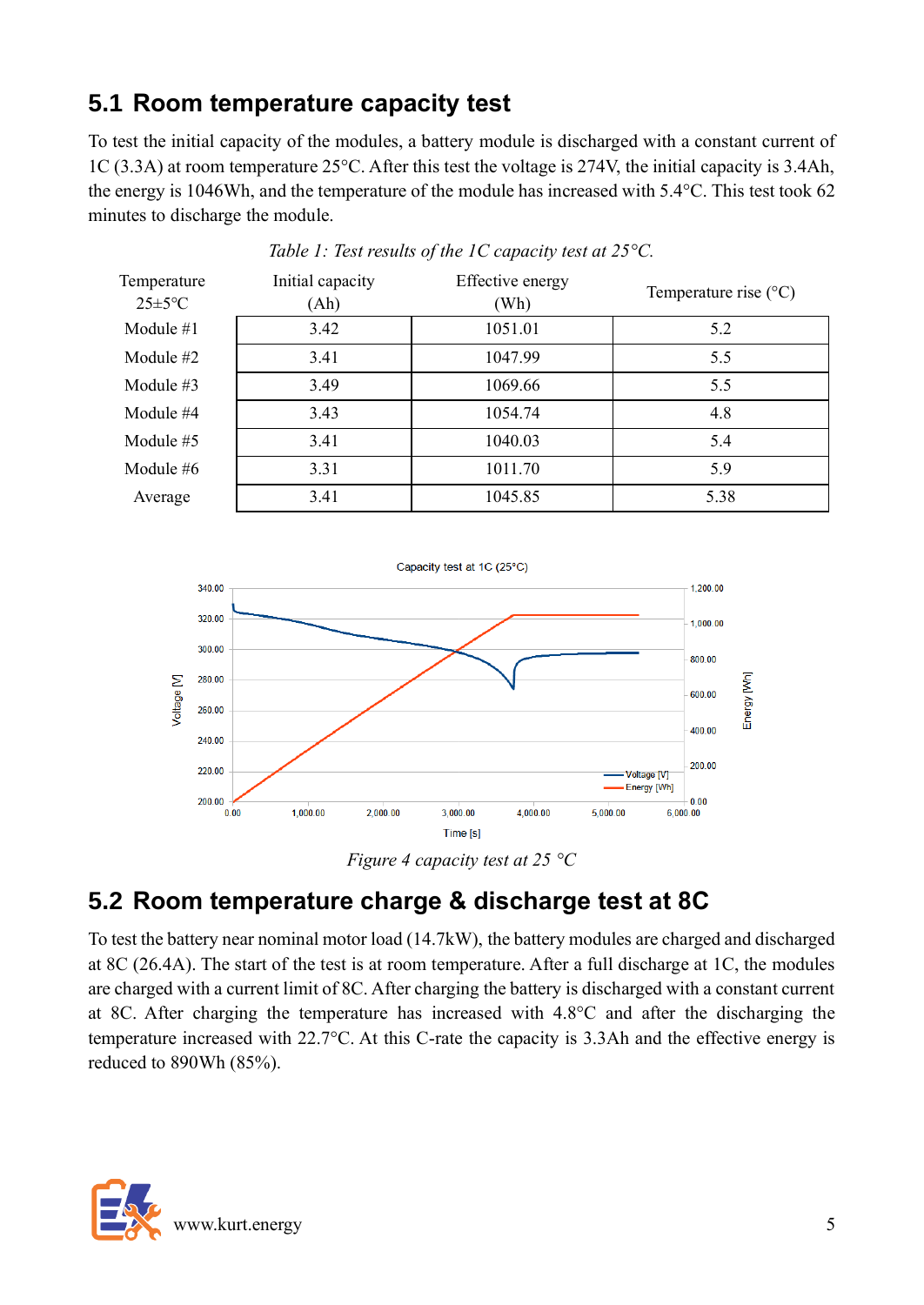| Temperature<br>$25 \pm 5$ °C | Discharge<br>capacity (Ah) | Effective energy<br>(Wh) | Charging temperature<br>rise<br>$({}^\circ\mathrm{C})$ | Discharging temperature<br>rise<br>$\rm ^{(o}C)$ |
|------------------------------|----------------------------|--------------------------|--------------------------------------------------------|--------------------------------------------------|
| Module $#1$                  | 3.30                       | 898.12                   | 4.8                                                    | 22.7                                             |
| Module $#2$                  | 3.30                       | 885.42                   | 4.8                                                    | 22.7                                             |
| Average                      | 3.30                       | 891.77                   | 4.8                                                    | 22.7                                             |

#### *Table 2: Test results of the charge and discharge test at 8C.*

![](_page_5_Figure_2.jpeg)

![](_page_5_Figure_3.jpeg)

#### **5.3 Low temperature discharge test at 1C.**

The tested modules were placed for 16 hours in a temperature-controlled box at -20°C. Afterwards the modules were discharged with a constant current of 1C (3.3A). During the test the temperature has increased with 15.6°C. The capacity at this temperature is reduced to 2.93Ah (85%) and the effective energy is reduced to 795Wh (76%). Part of the energy is restored because of the self-heating of the cells.

| Temperature<br>$25 \pm 5$ °C | Effective capacity<br>Ah) | Effective energy<br>Wh) | Temperature rise $(^{\circ}C)$ |
|------------------------------|---------------------------|-------------------------|--------------------------------|
| Module $#1$                  | 2.93                      | 785.74                  | 15.5                           |
| Module #2                    | 2.93                      | 804.79                  | 15.7                           |
| Average                      | 2.93                      | 795.26                  | 15.6                           |

*Table 3: Test result of the modules discharged at -20°C.*

![](_page_5_Picture_8.jpeg)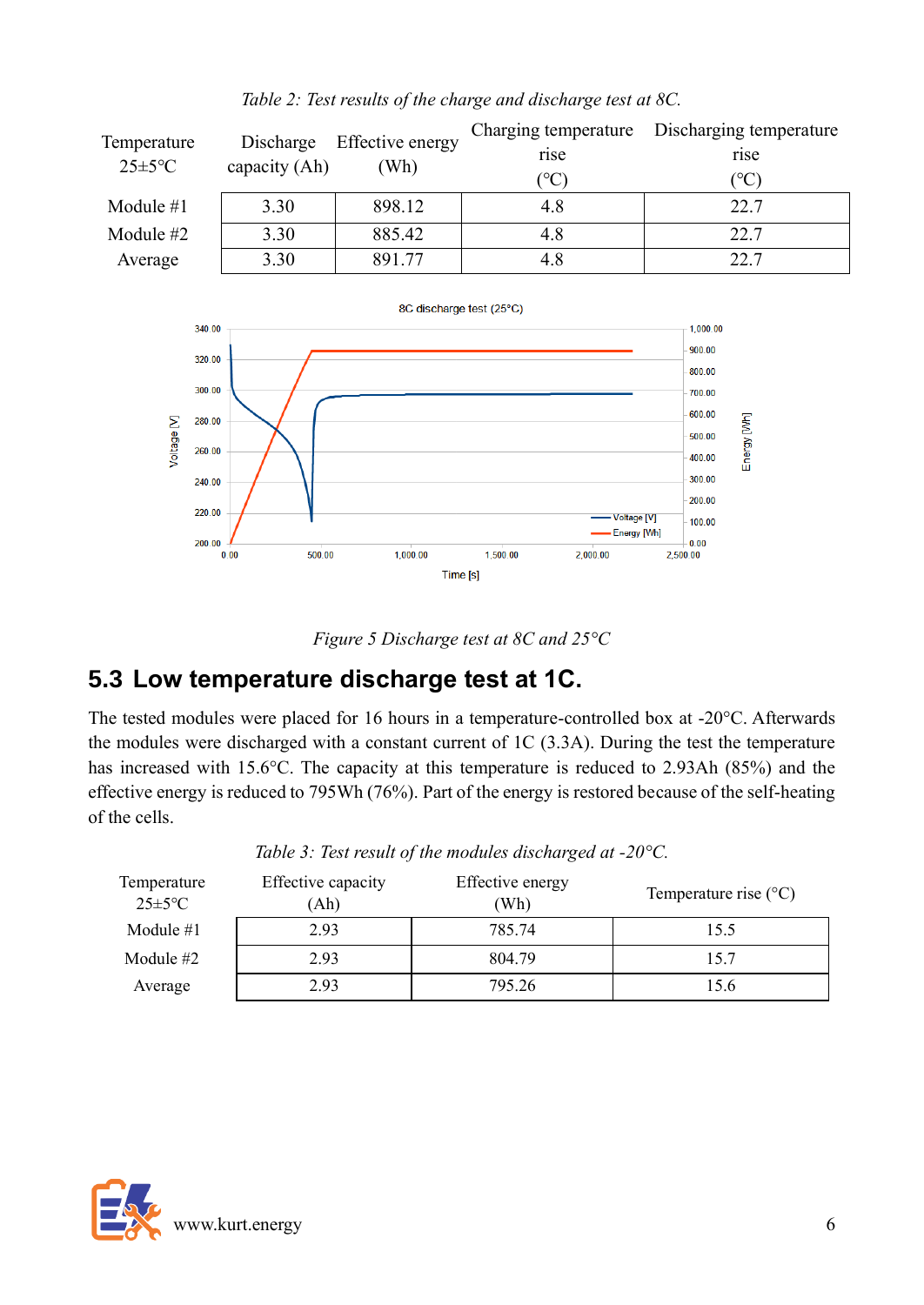![](_page_6_Figure_0.jpeg)

![](_page_6_Figure_1.jpeg)

#### **5.4 Low temperature discharge test at 8C**

The modules were placed for 16 hours in a temperature-controlled box at -20°C and discharged with a constant current at 8C (26.4A). The capacity under these circumstances is reduced to 2.77Ah (81%) and the effective energy is reduced to 607Wh (58%). The modules regain a significant part of the energy because of self-heating. Note also that as a result also the voltage is re-established.

| Temperature<br>$25 \pm 5$ °C | Effective capacity<br>Ah) | Effective energy<br>Wh) | Temperature rise $(^{\circ}C)$ |
|------------------------------|---------------------------|-------------------------|--------------------------------|
| Module #1                    | 2.57                      | 557.66                  |                                |
| Module $#2$                  | 2.96                      | 656.13                  | 35                             |
| Average                      | 2.76                      | 606.89                  |                                |

*Table 4: Test results for an 8C discharge at -20°C.*

![](_page_6_Figure_6.jpeg)

*Figure 7 Discharging test at 8C and -20°C*

![](_page_6_Picture_8.jpeg)